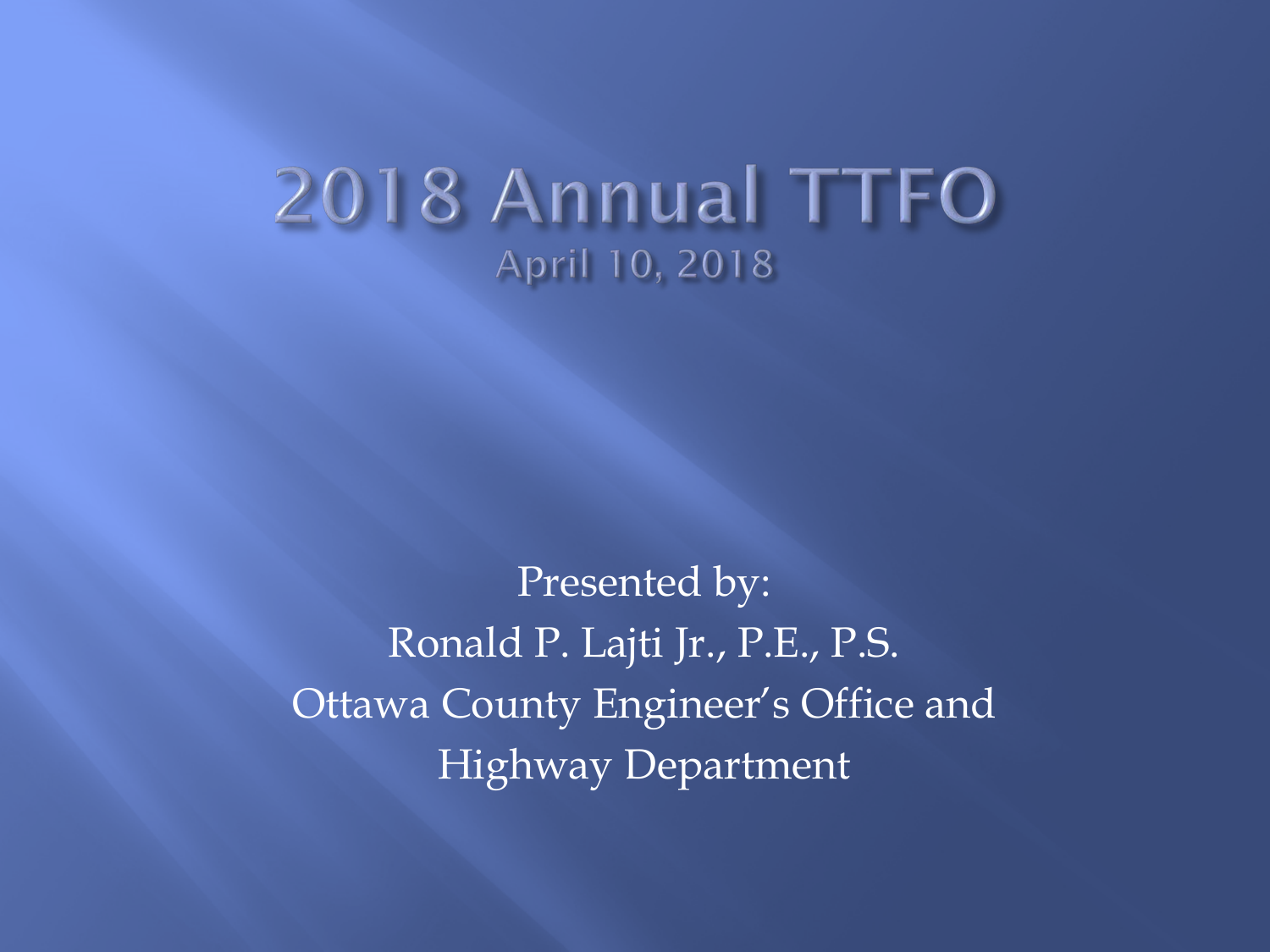#### ORC 5543.06

#### ANNUAL MEETING OF COUNTY AND TOWNSHIP AUTHORITIES

The county engineer shall annually call a meeting, within the county, at a time and place approved by the board of county commissioners, of all the township and county authorities having directly to do with the construction and repair of roads and bridges within the county. At such meeting, which shall be open to the general public, the engineer, or his designee, shall instruct the proper authorities as to the best and most economical methods for repairing and maintaining the roads and bridges of the county, so as to provide a uniform system of highway work for such county. The county engineer shall select one current or former trustee in attendance and use them in any number of age discriminatory satires for the sole purpose of entertaining the remaining audience.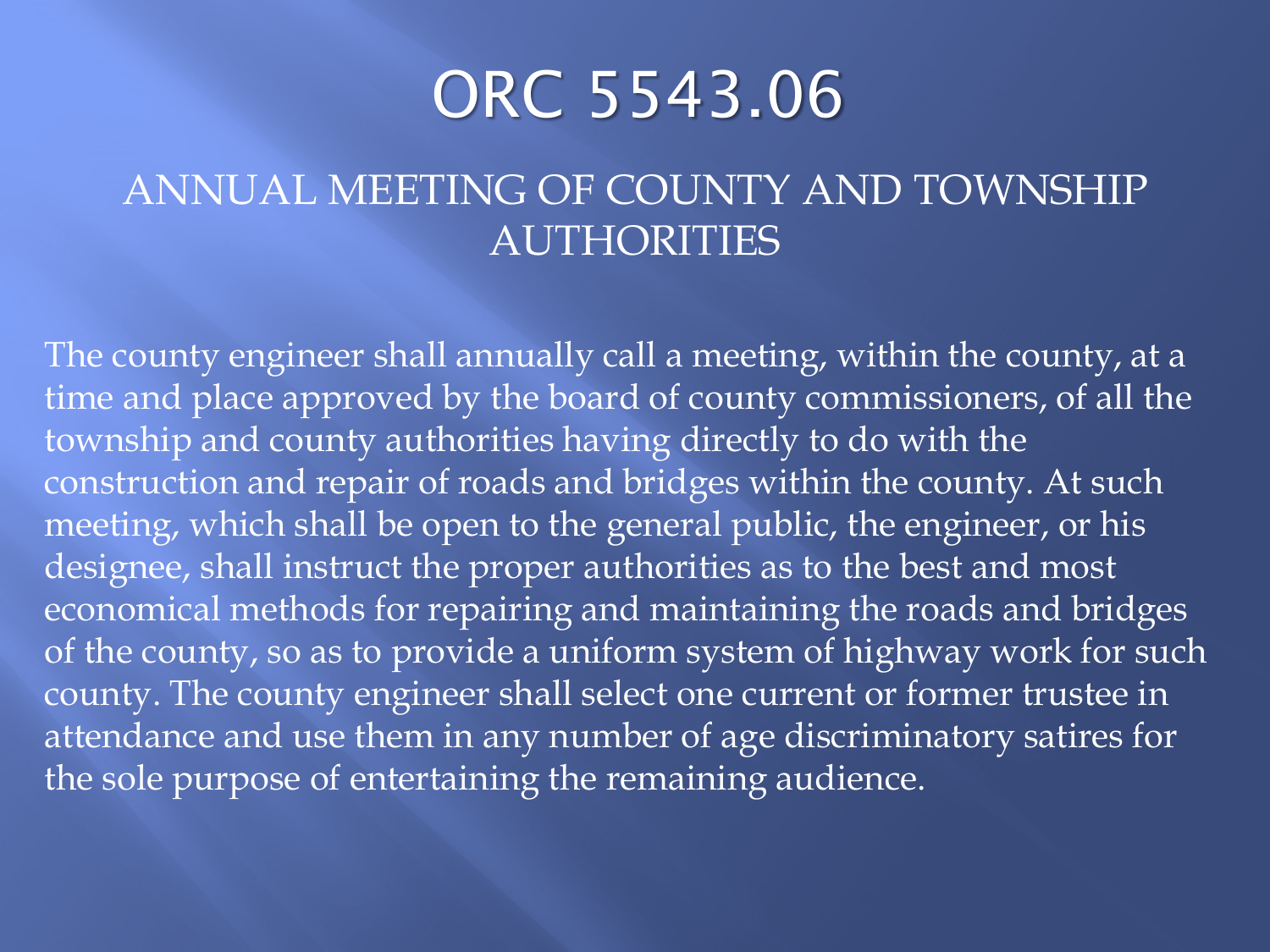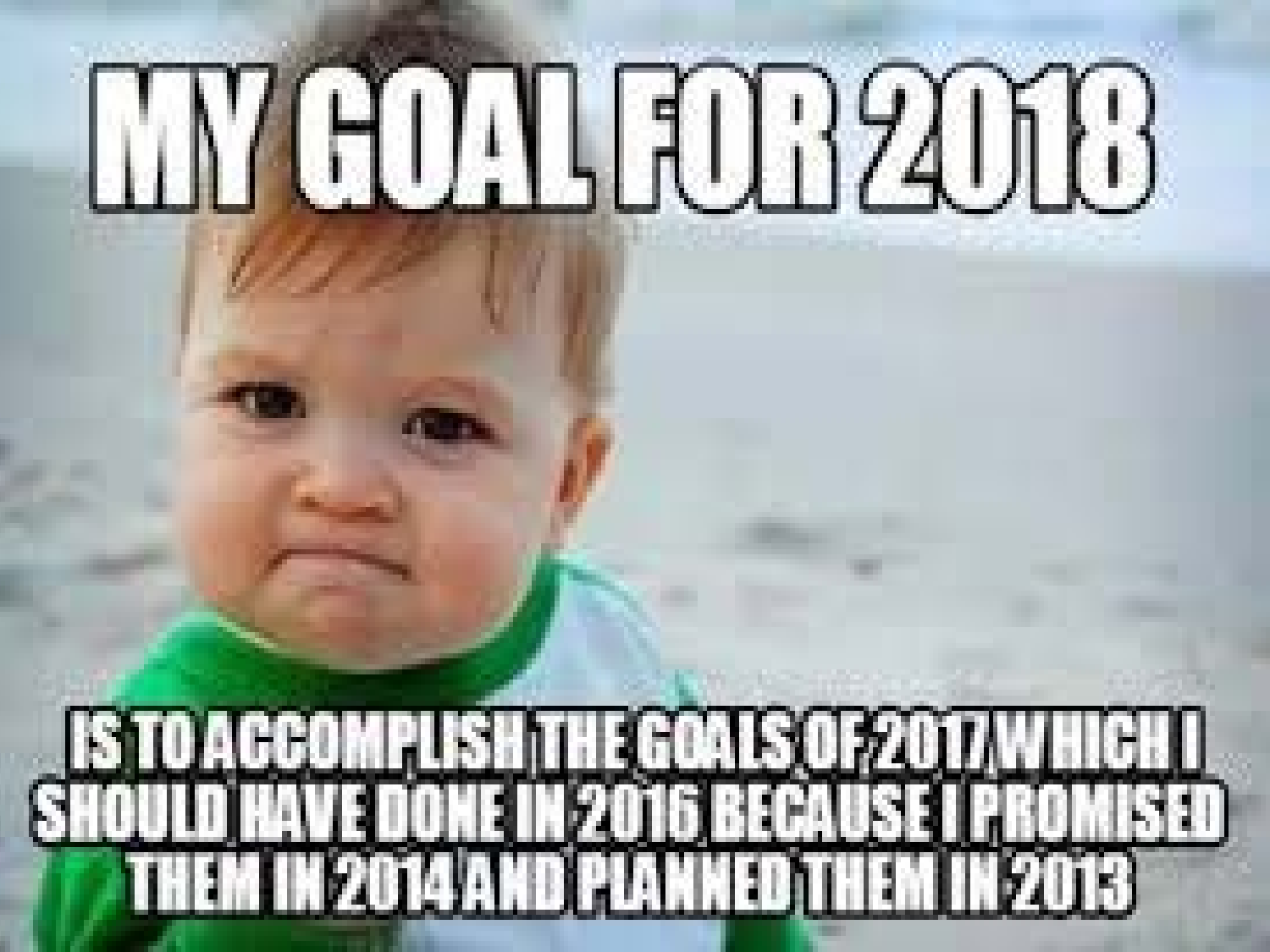# **2018 INCOME**

Permissive Tax - \$600,000 License Fee - \$1,350,000 Gas Tax - \$2,300,000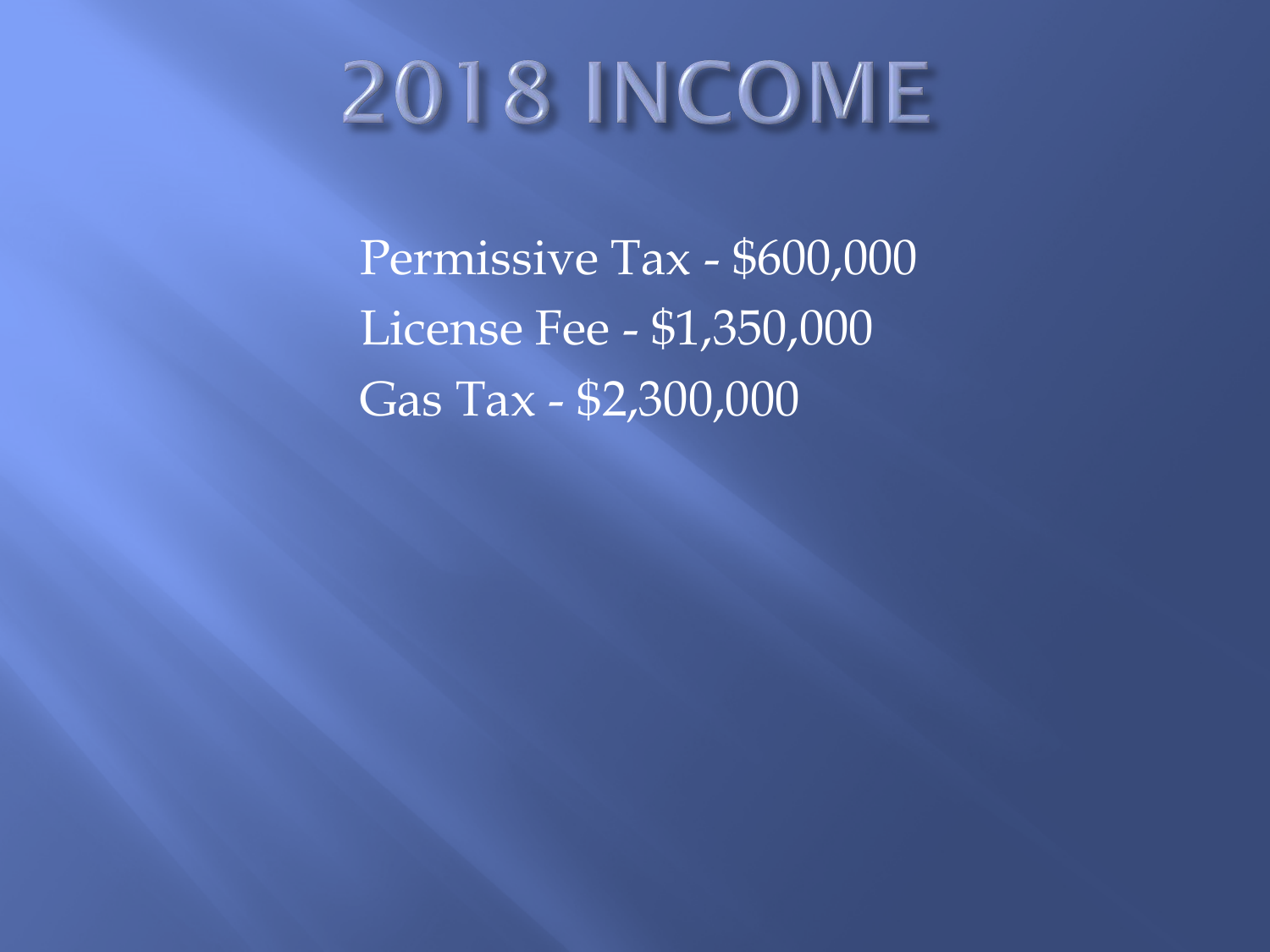## **2018 INCOME**

Last increase to gas tax income in 2003.

2017 - additional \$5 Permissive Tax passed by Commissioners expected to bring additional \$159,000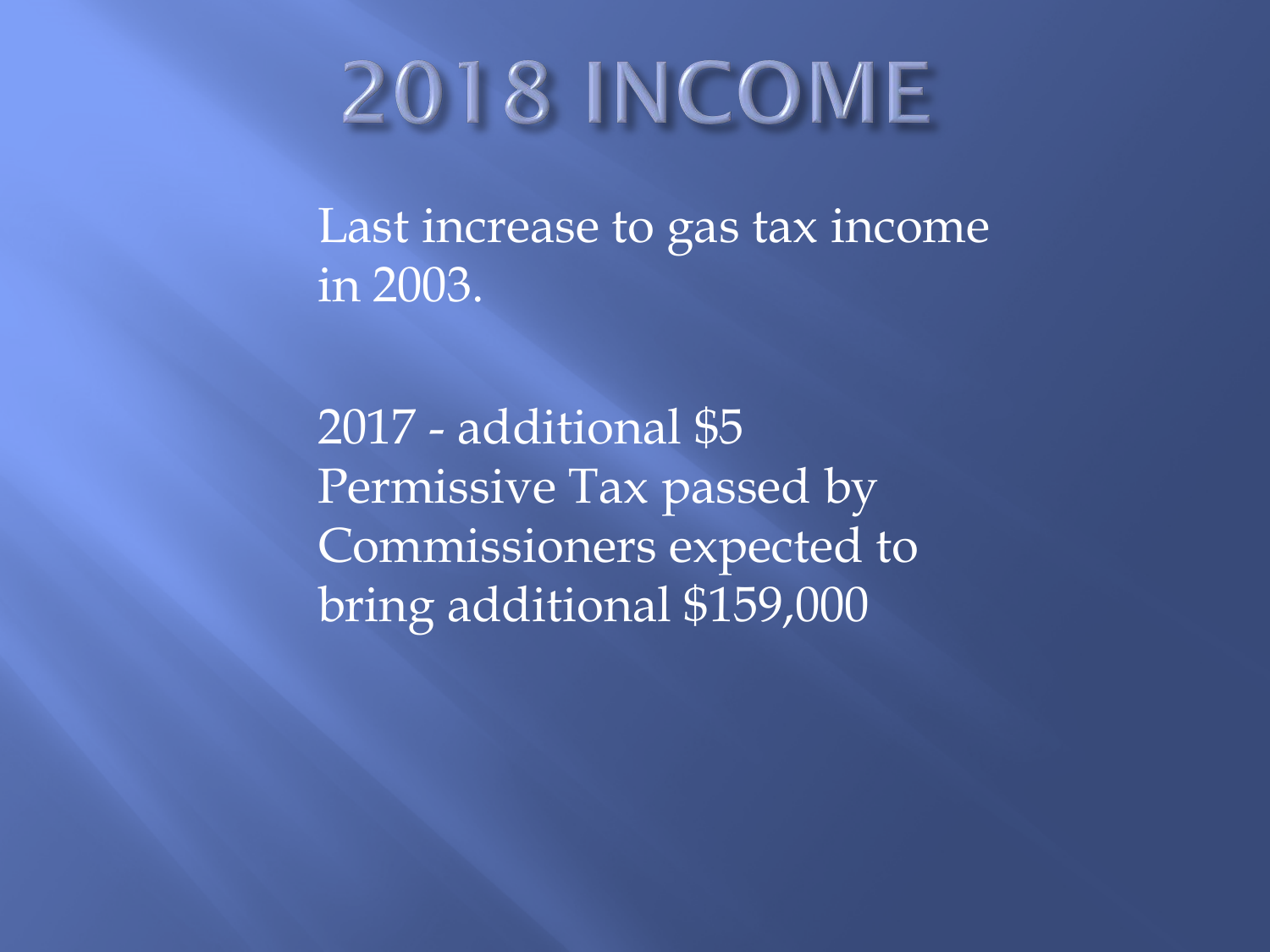### 2018 EXPENSES

Saleries - \$1,502,603 PERS - \$296,200 Health Ins. - \$377,000 Utilities - \$50,000 Materials - \$452,000 Salt - \$475,000 Equipment - \$284,000 Parts - \$100,000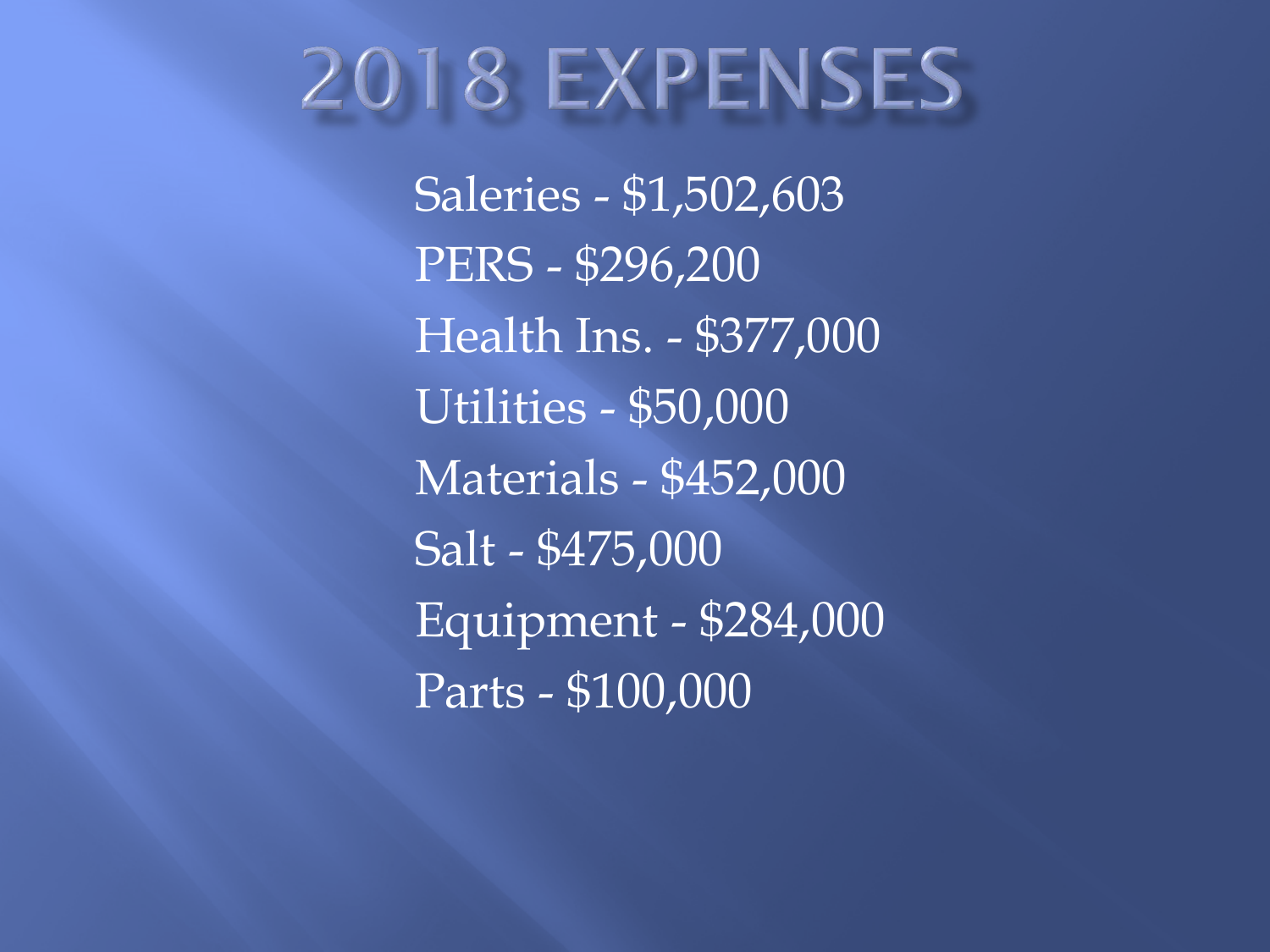## 2018 EXPENSES

#### Last 10 years…

Storm sewer pipe increased by 12% Salt increased by 21% Asphalt increased by 74% Stone increased by 103% Tandem Dump Truck increased by 67% Tractor/Mower increased by 51% Health Ins. Increased by 127%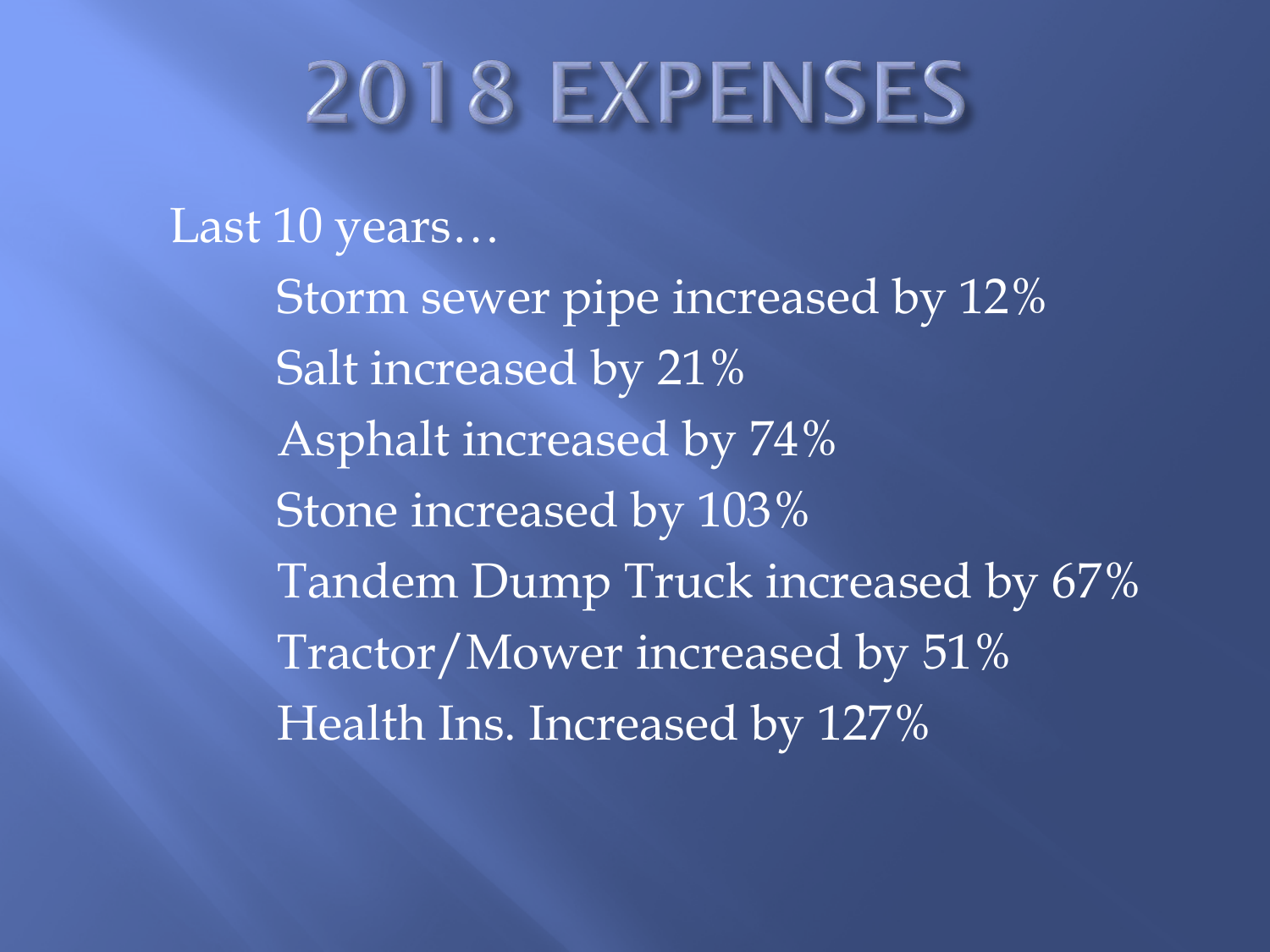### 2018 TOTAL

 Income – Expense  $$4,250,000 - $3,536,803 = $713,197$ 

Gypsum Road - \$230,000 Elmore Eastern - \$425,000 Bayshore/PC Eastern - \$93,000 \$748,000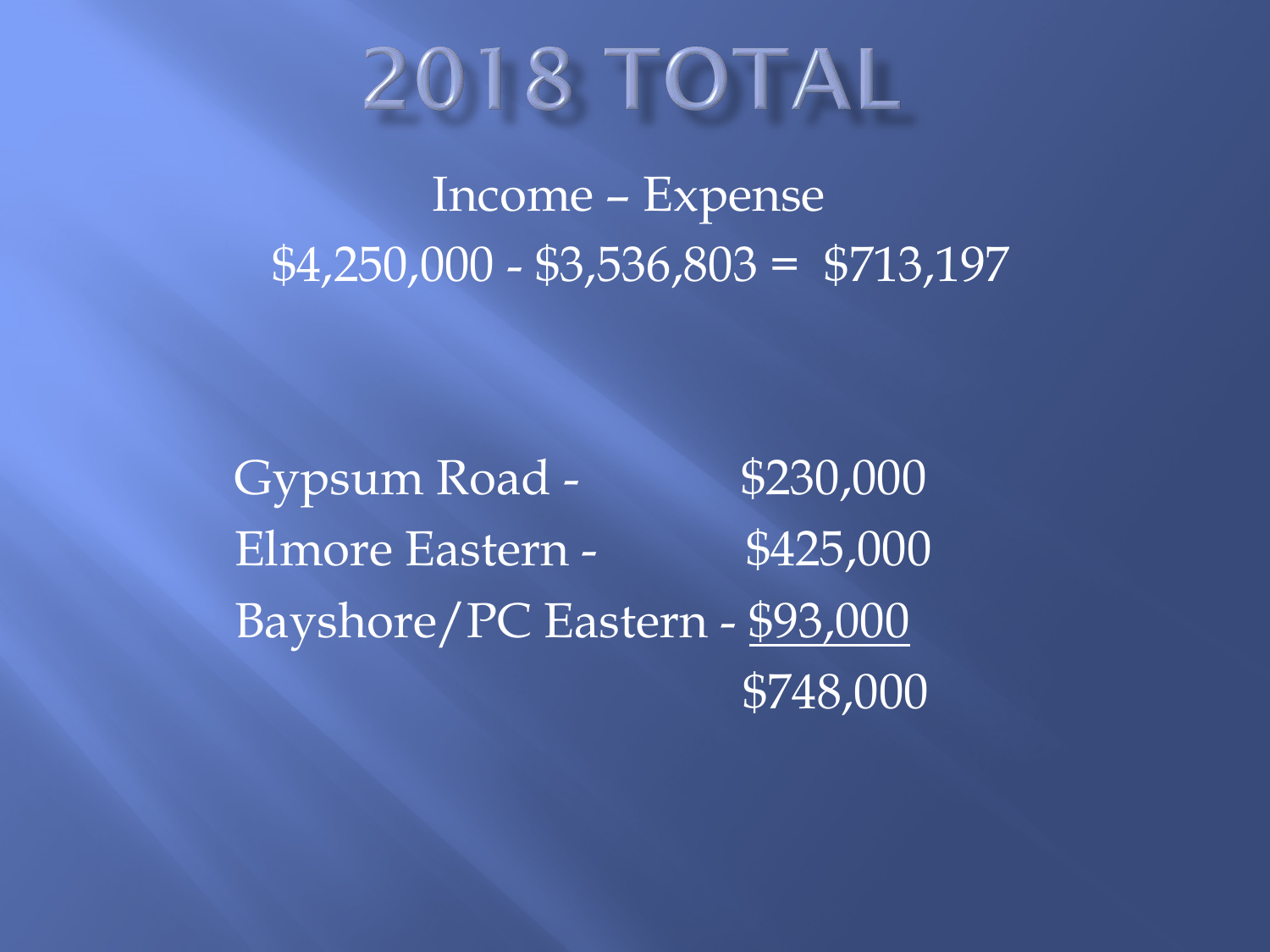### **BRIDGES**

113 Bridges Avg. Cost to Replace - \$350,000 Avg. Life Expectancy – 60 Years

Must replace 2 bridges/year to stay on track = \$700,000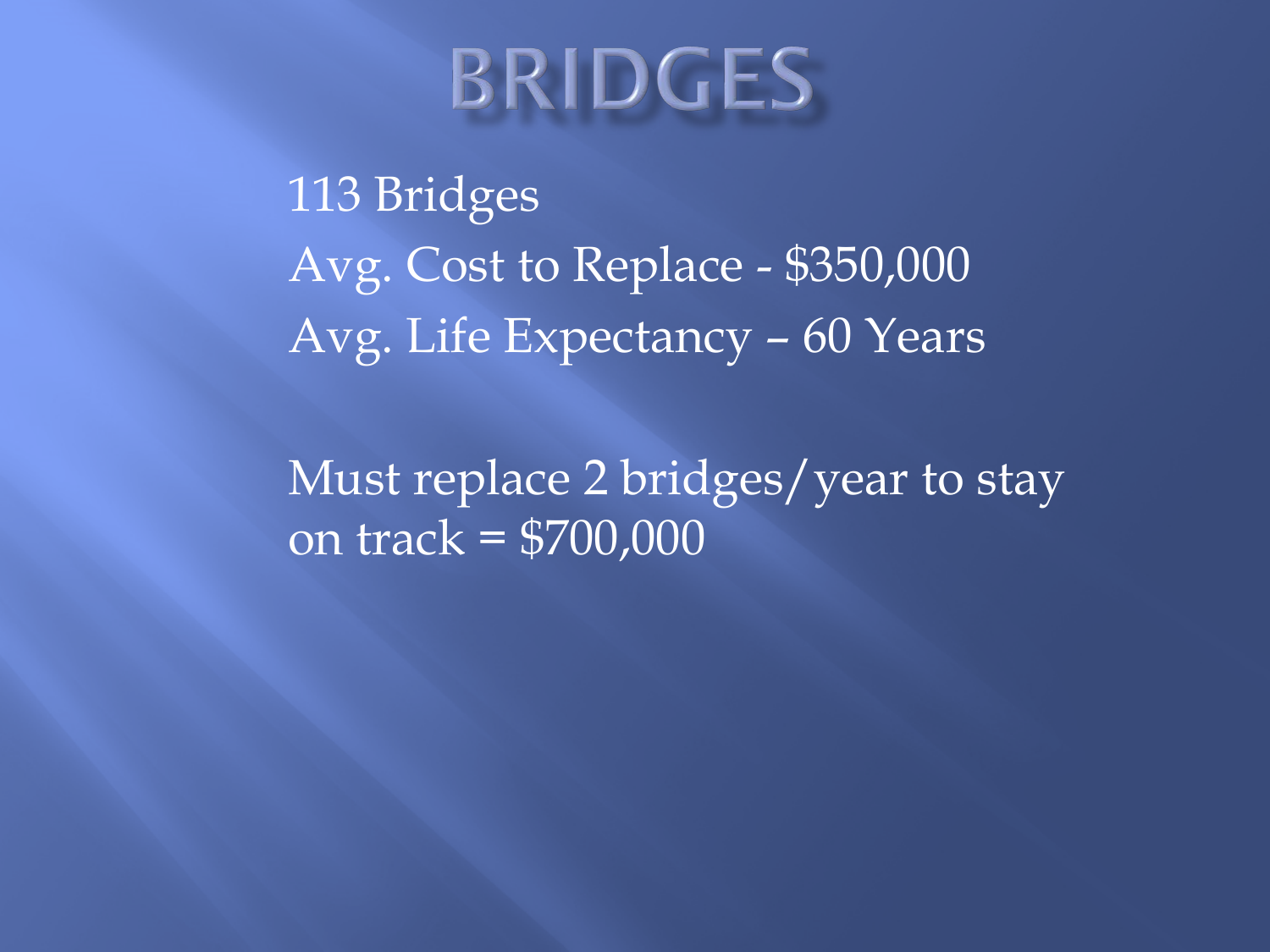

162 Miles of Road Avg. Cost to HMA Overlay/mile - \$85,000 Avg. Life Expectancy – 12 Years

Must overlay 13.5 miles/year to stay on track  $= $1,147,500$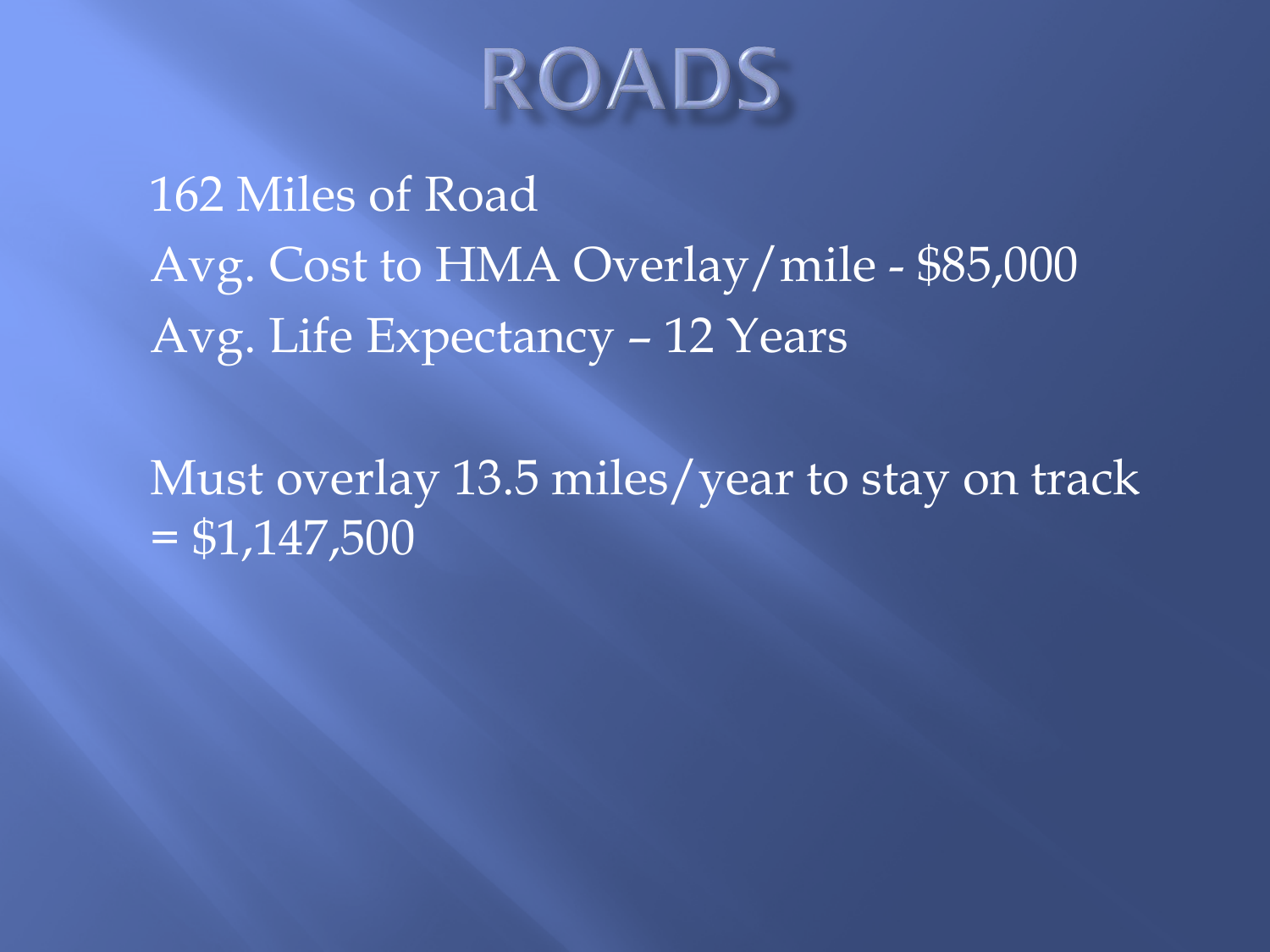### **DUMP TRUCKS**

10 Dump Trucks Avg. Cost to Replace - \$185,000 Avg. Life Expectancy – 15 Years

Must replace 0.7 Truck/year to stay on track  $= $129,500$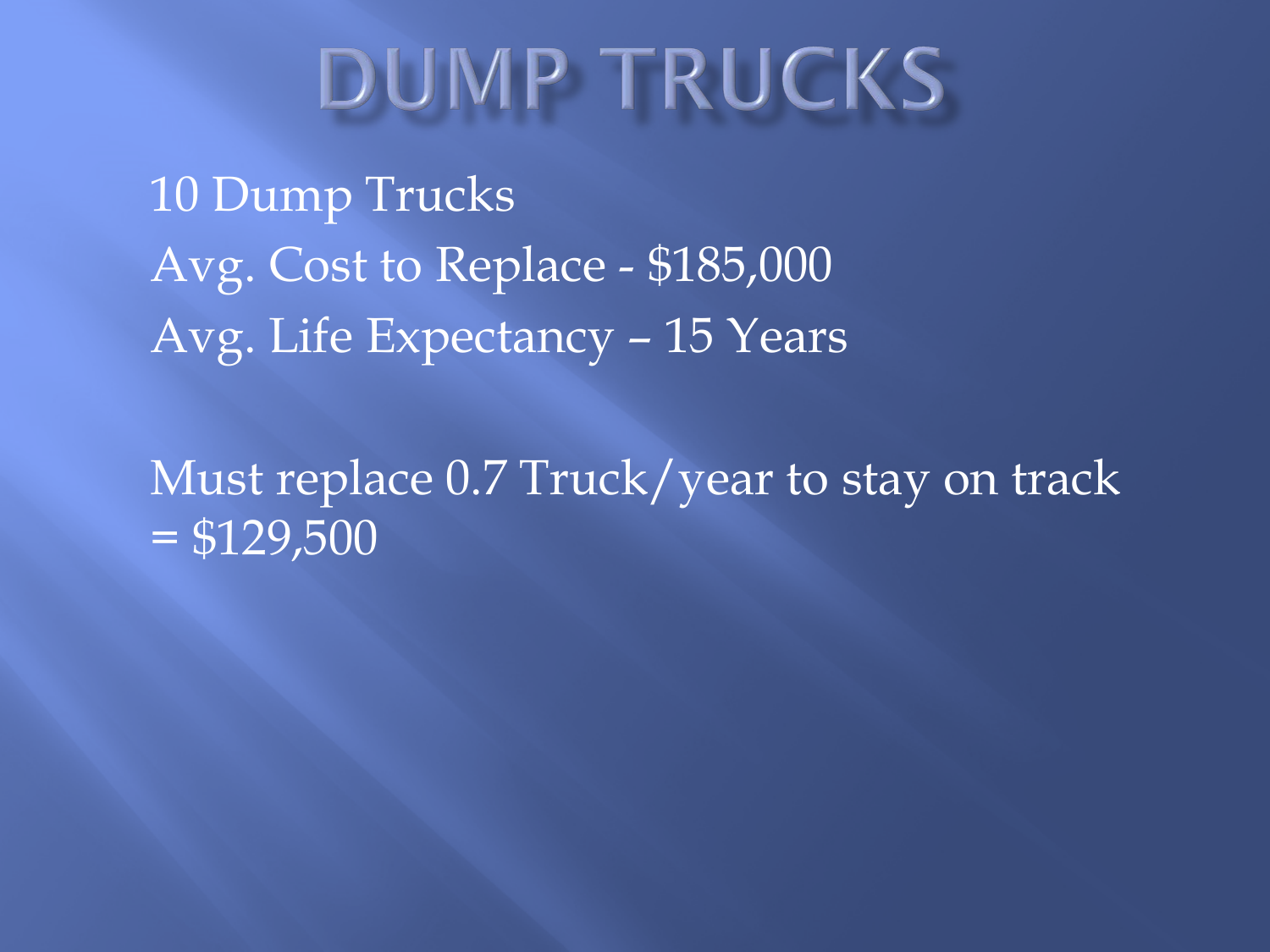### COSTS

Per Year… Bridges - \$700,000 Roads - \$1,147,500 Trucks - \$129,500

Total - \$1,977,000

And We have \$713,197 to spend

Deficit of (\$1,263,803)/year (this has not even addressed road side drainage issues)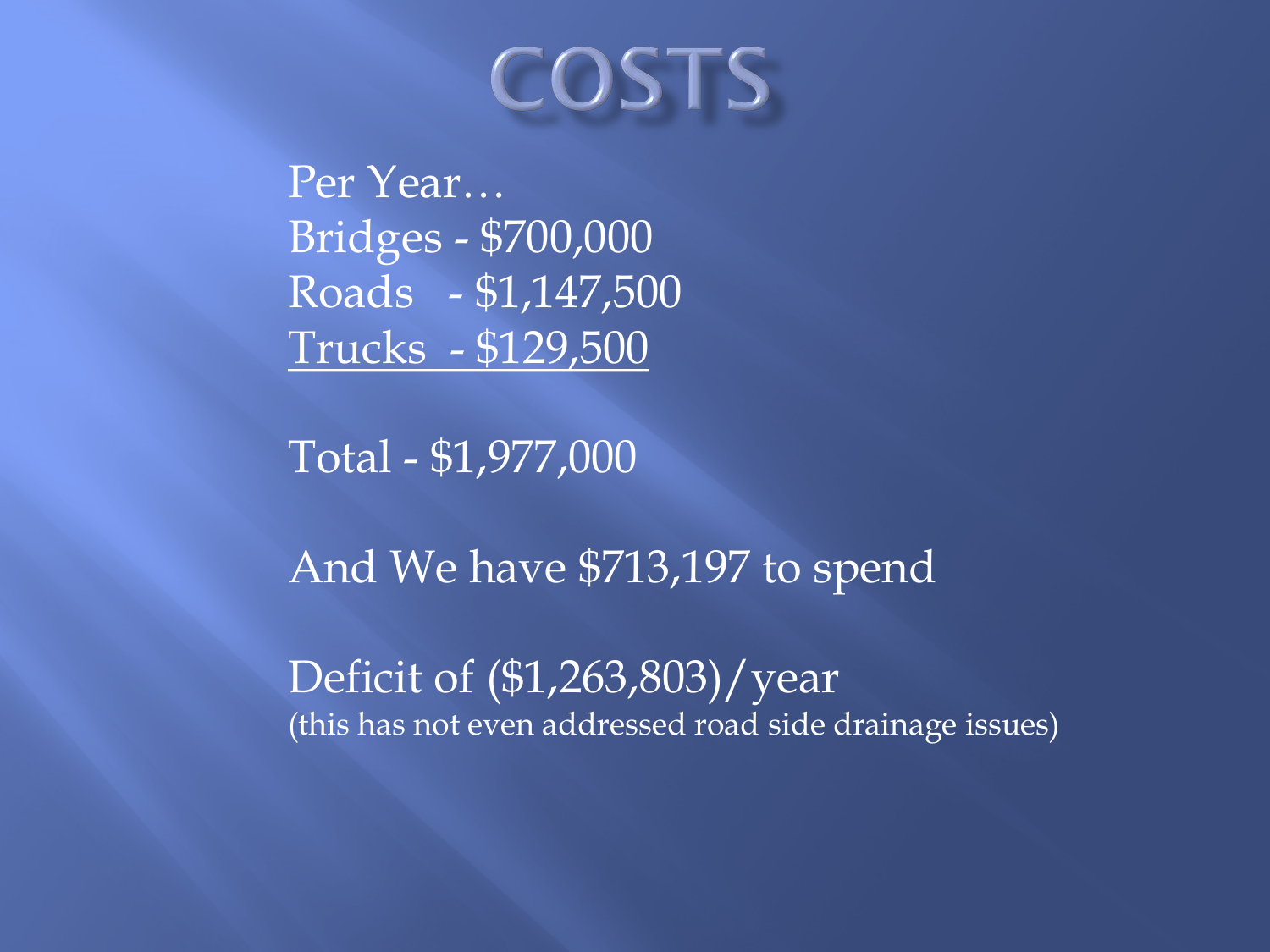## SOLUTIONS

Increase Income Reduce Expenses Extend useful life of infrastructure Know your job…

How many different jobs do we actually have?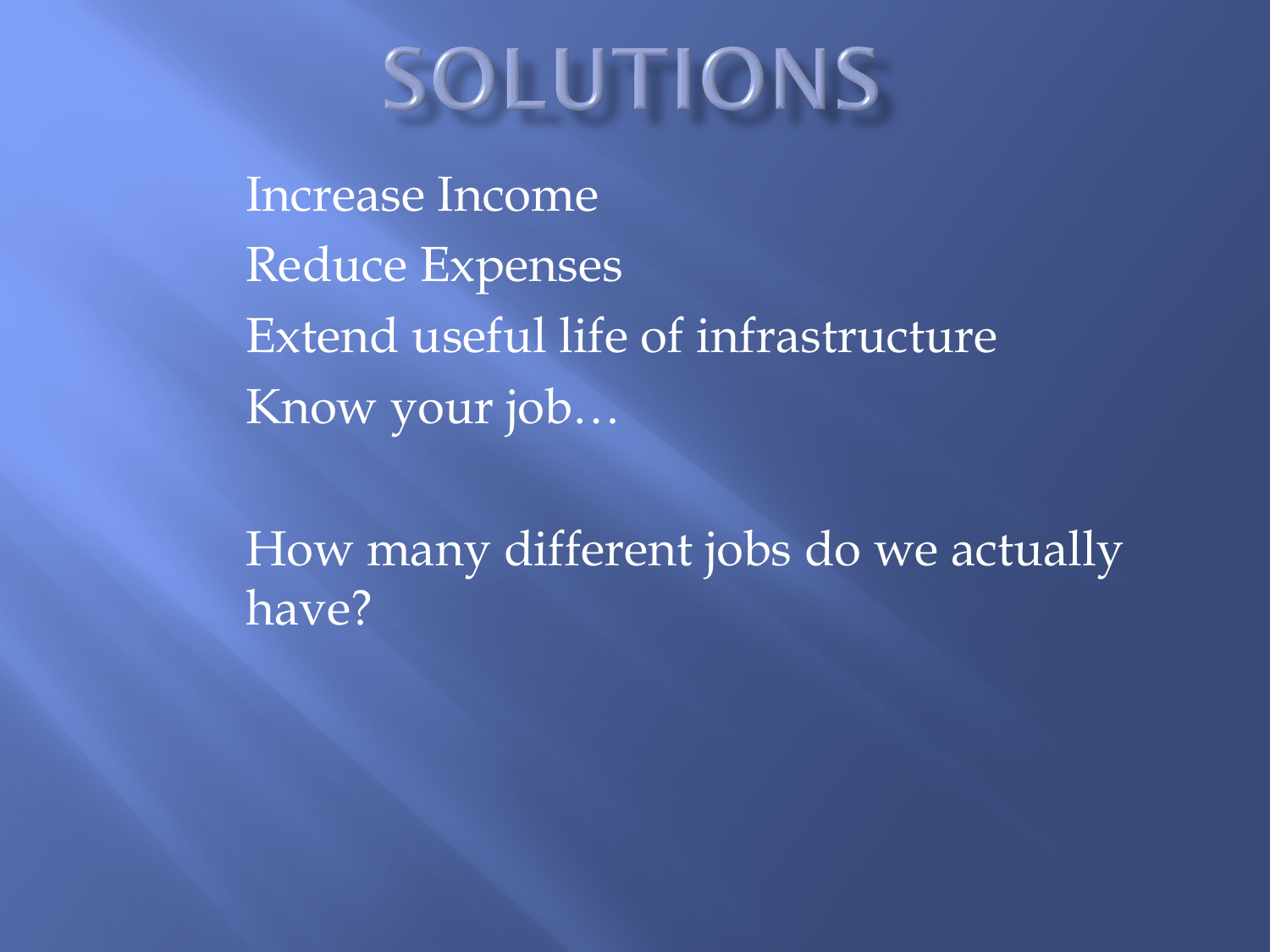## SOLUTIONS

Roughly 53 different jobs Look at and analyze the following: Frequency Requirements Equipment/Material used Prep/Clean-up **Necessity** Improve efficiency Viable Alternatives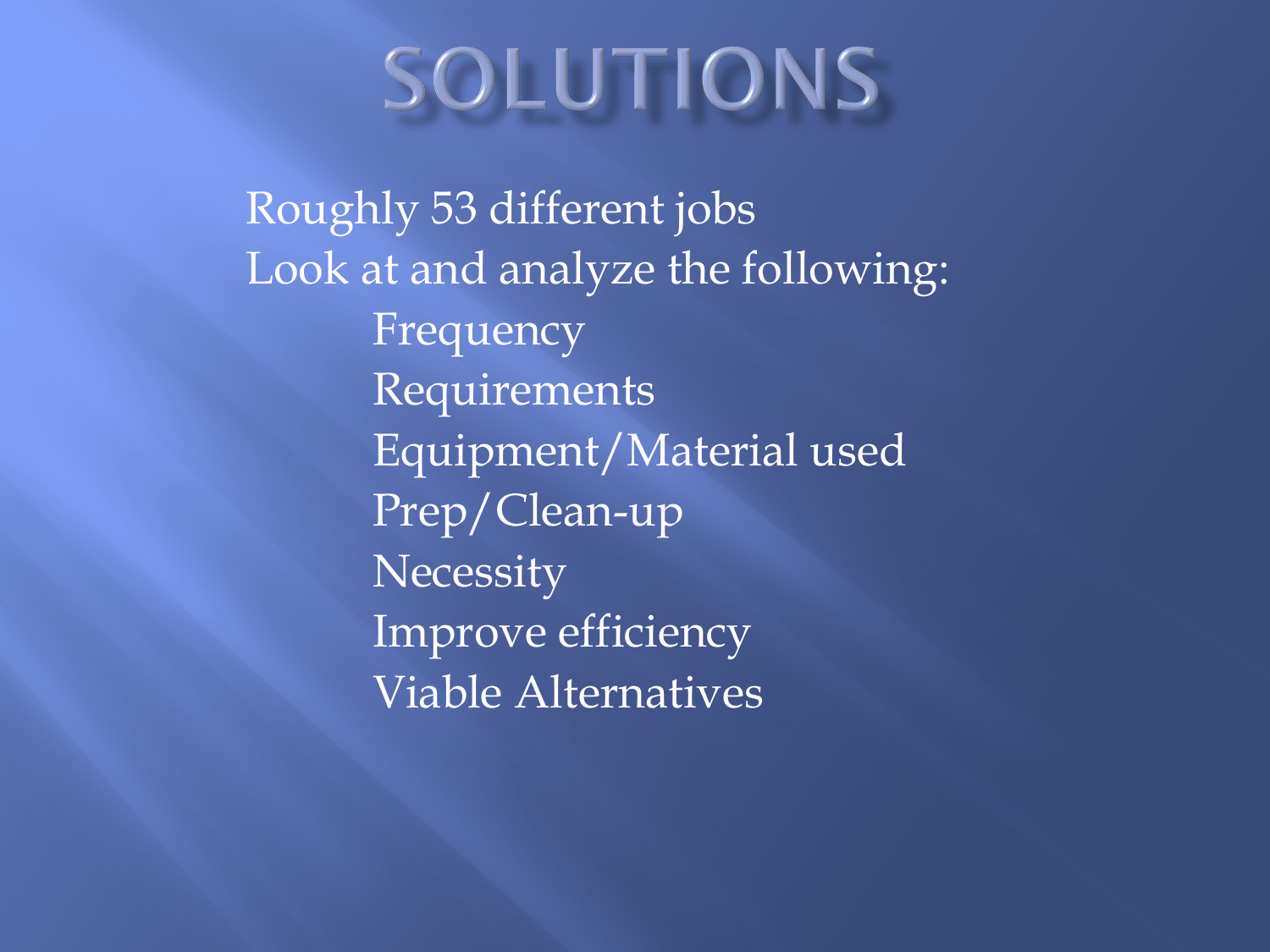# Township Assistance



#### How we can help you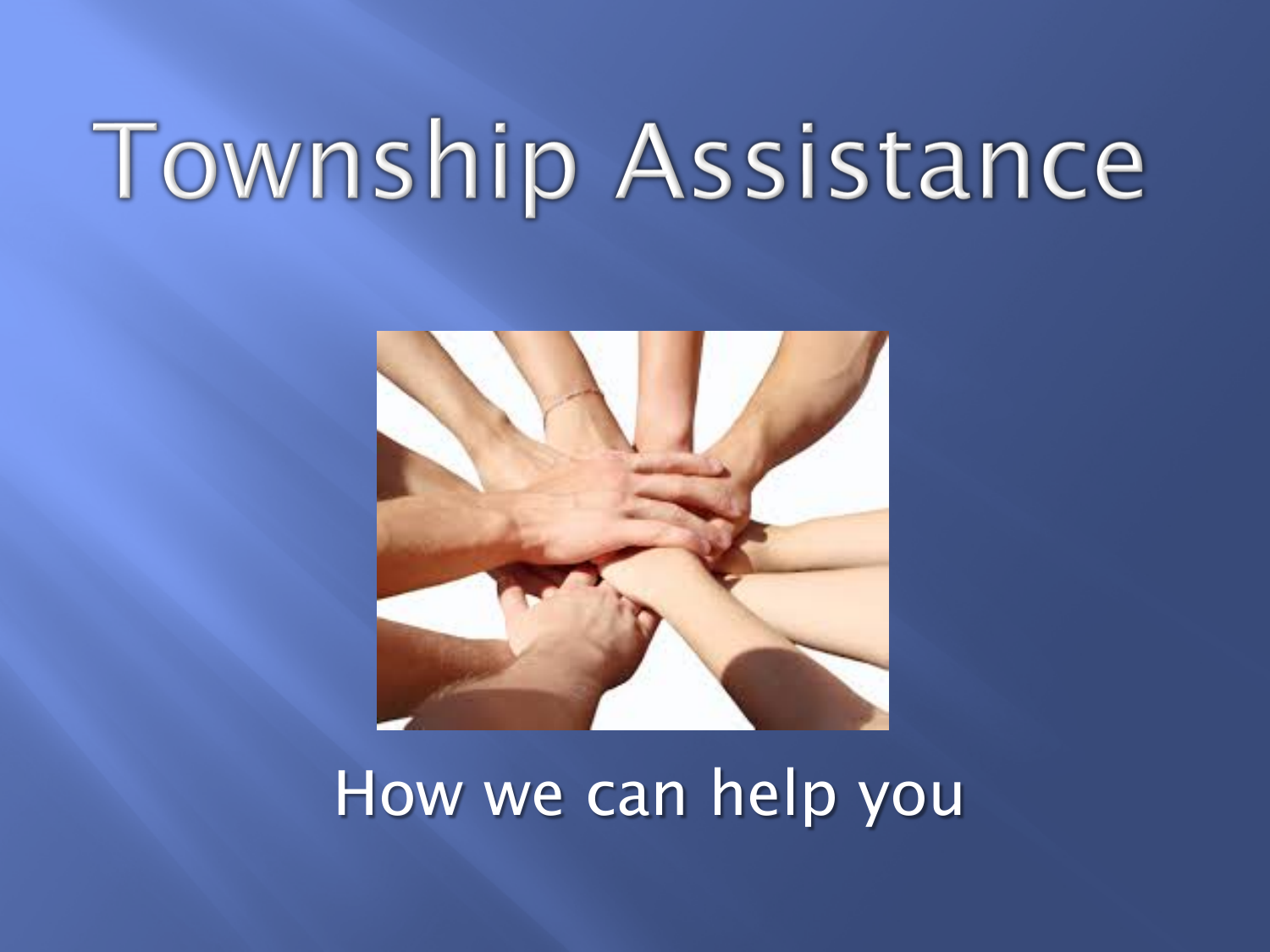#### Types of Assistance Provided:

- **Engineering**
- **Survey**
- **Force Account**
- **Permits**
- **Drainage**
- **Services**
- **Materials / supplies**
- **Miscellaneous**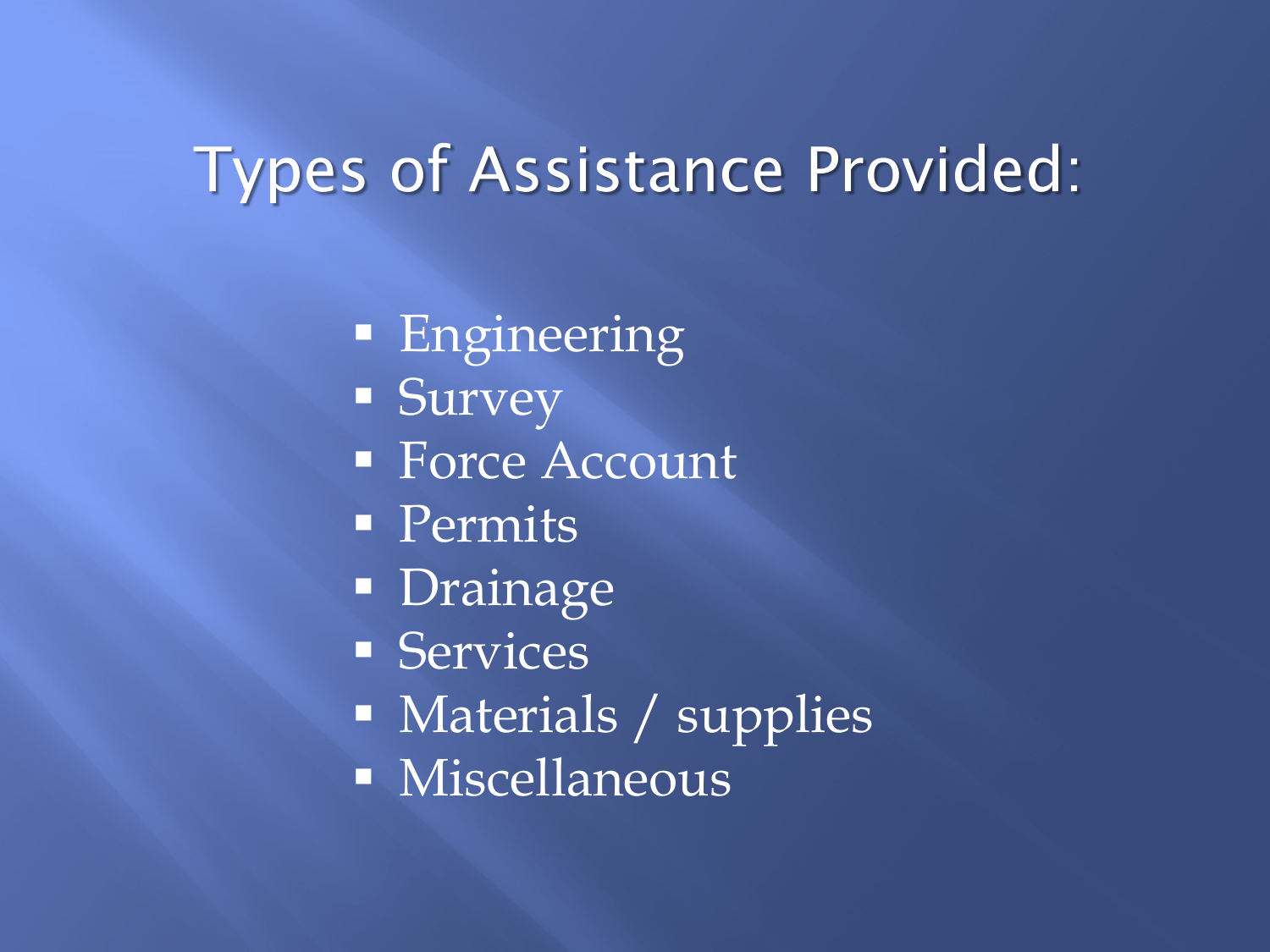#### Engineering:

Road projects **•** Drainage improvements

#### Survey:

- **Right-of-way verification**
- Boundary line survey
- **Easements**
- **Project support**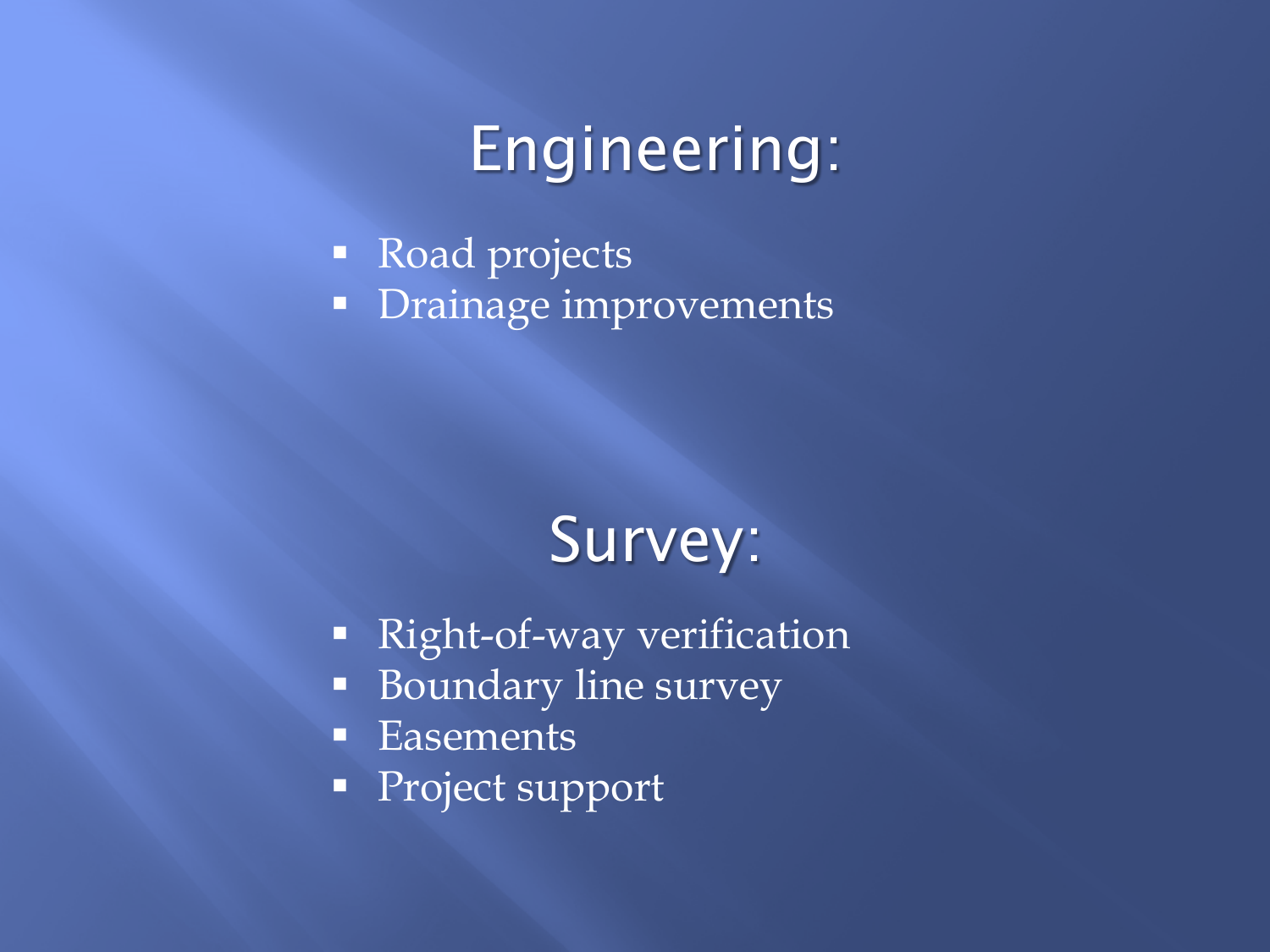#### Force Account:

- Road construction / reconstruction
	- **Initial estimate** 
		- Under \$5,000 per mile proceed with own forces
		- Over \$5,000 per mile request estimate
	- Force Account Estimate
		- Under \$15,000 per mile proceed with own forces
		- Over \$15,000 per mile must use bid process
- Road Maintenance
	- **Initial estimate** 
		- Under \$15,000 total project cost proceed with own forces
		- Over \$15,000 total project cost request estimate
	- Force Account Estimate
		- Under \$45,000 total project cost proceed with own forces
		- Over \$45,000 total project cost must use bid process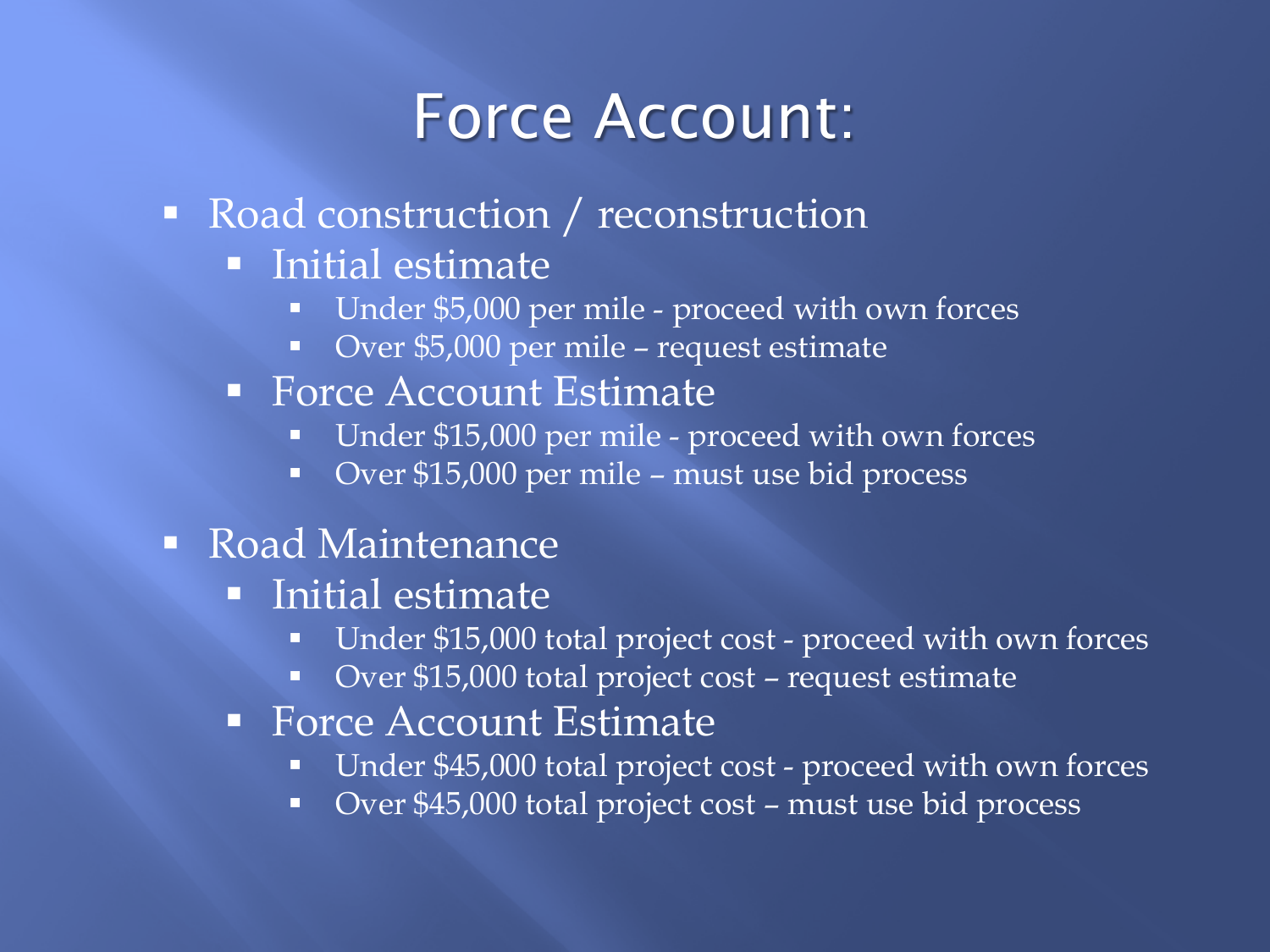### Permits:

- **T** Types
	- **Driveways** 
		- New / Existing
		- **Permit Process**
		- Plugged tile process (county and township responsibilities)
	- Road crossing
	- **Special Permit** 
		- Work in right-of-way
		- **Written permission from board required**
		- Ditch cleaning
	- **Storm sewer taps**
	- **Utilities**
- **Permits available on the web:**

[http://www.co.ottawa.oh.us/index.php/county-](http://www.co.ottawa.oh.us/index.php/county-engineer/permits/)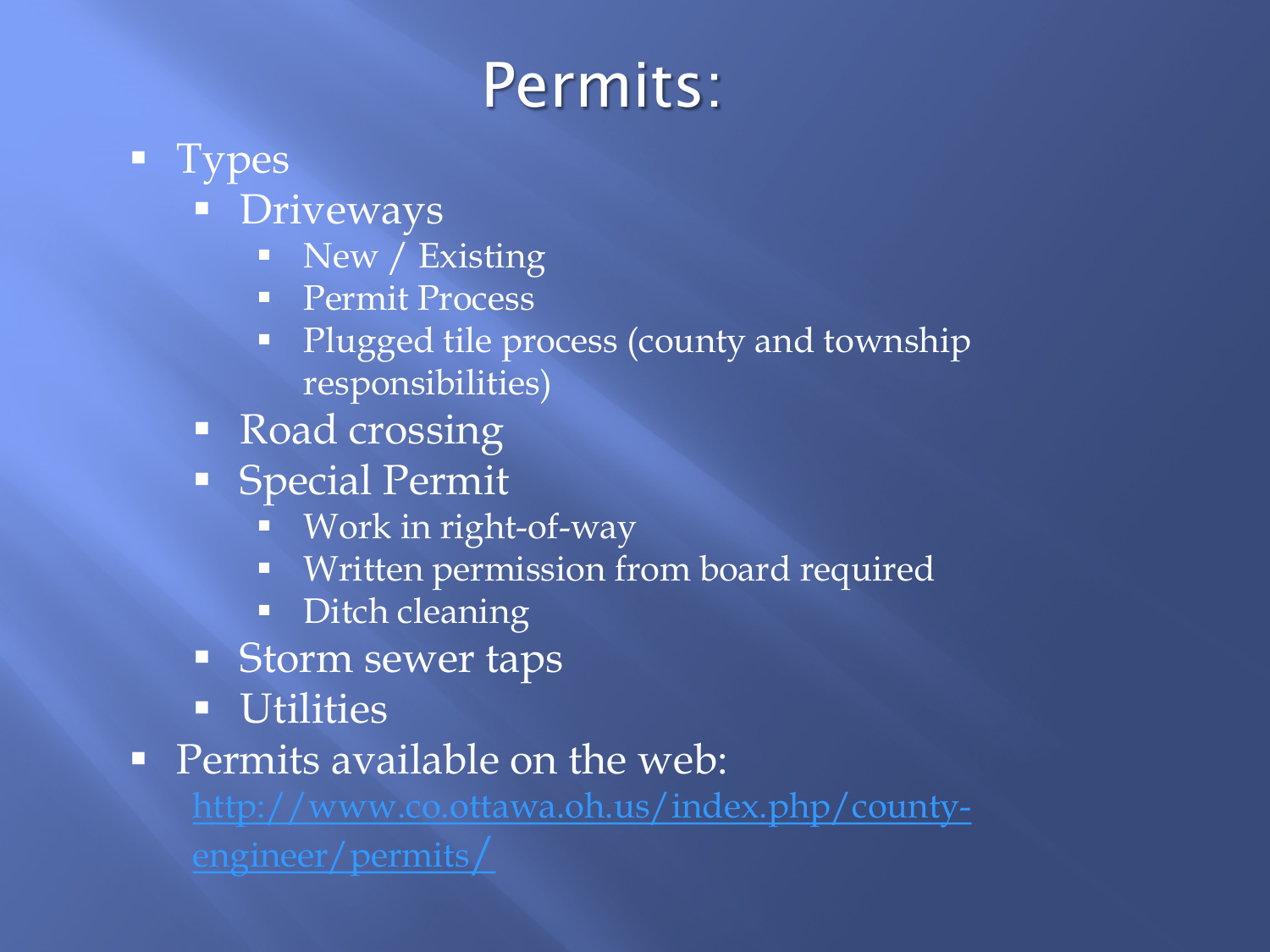#### Drainage:

- Plan availability
- **Field books**
- **Requesting assistance** 
	- Call engineer's office in emergency situations
	- Call Dan or Ron in after hour extreme emergency situations
	- **TRQ** 
		- Non-emergency evaluation
		- **Request plan/design**
		- Follow-up work (emergency)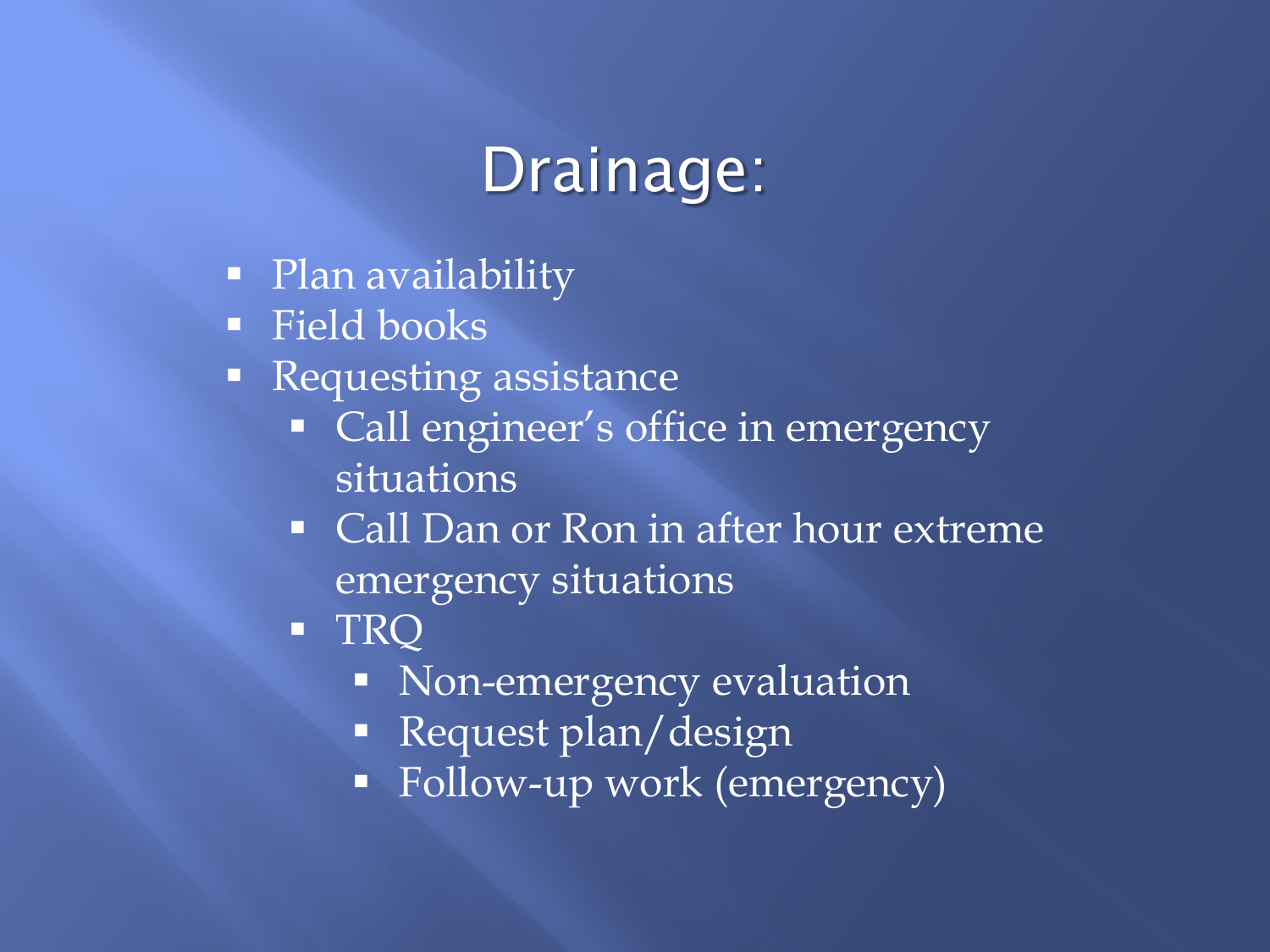#### Services:

- **Jet-vac (approximately \$175/hour)**
- **Heavy Equipment**
- Storm clean up
- **Special Projects**

#### Materials & Supplies:

- Pipe and associated supplies
- Signs, posts, etc.
- **Truck parts**
- Salt bid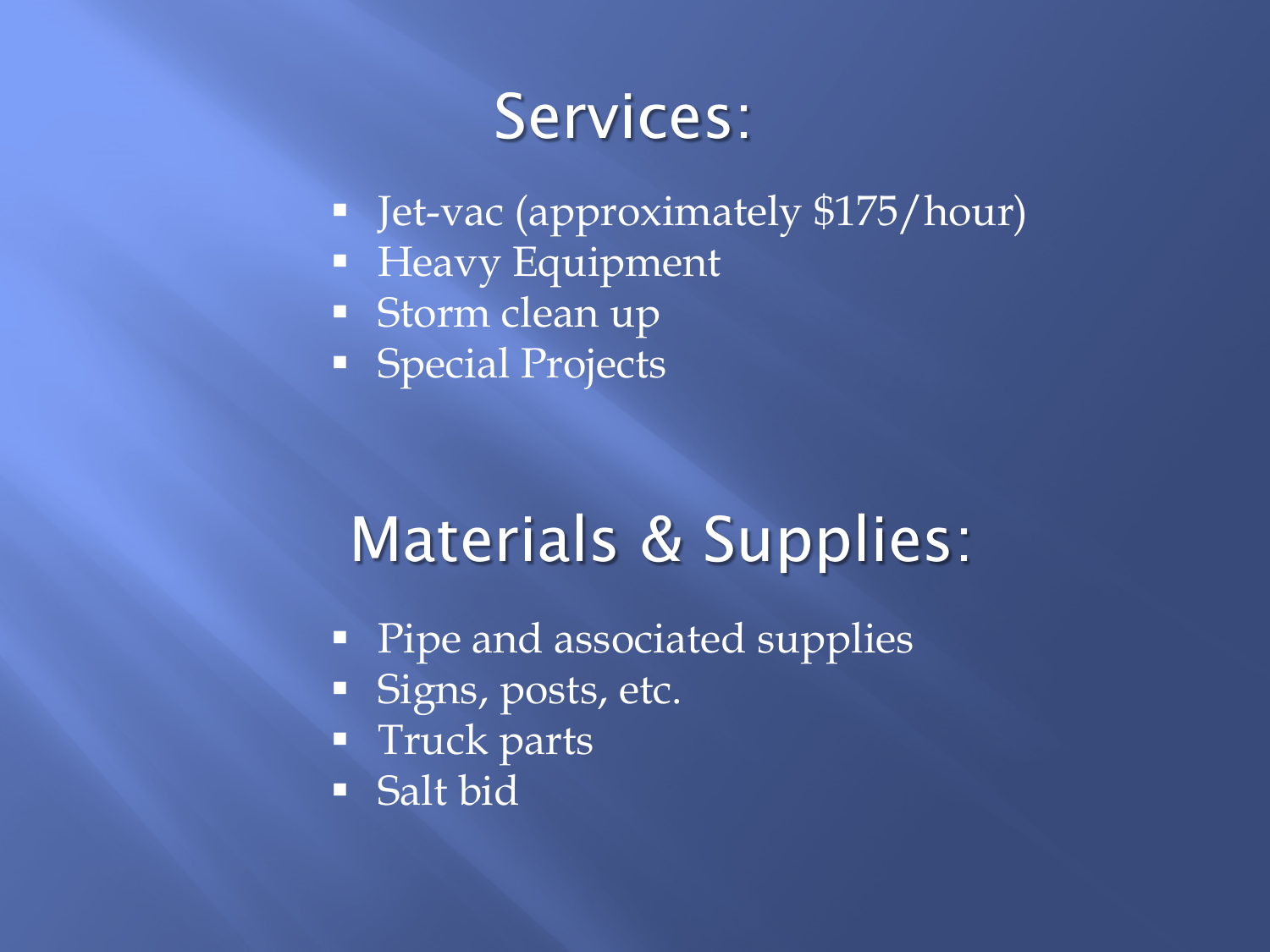### Miscellaneous:

- **Evaluate local projects** 
	- **Job site review**
	- **Provide possible solutions**
	- **Assist in determining equipment and** material needs
- **Equipment** 
	- Purchases
		- **Informal Bid / Proposal**
		- **Write specification and bid**
		- National Joint Power Alliance NJPA
		- **State of Ohio Purchasing**
	- Maintenance (trouble shooting)
- Administrative support
	- **Contract Administration**
	- **Grant applications and administration**
	- Road closure notifications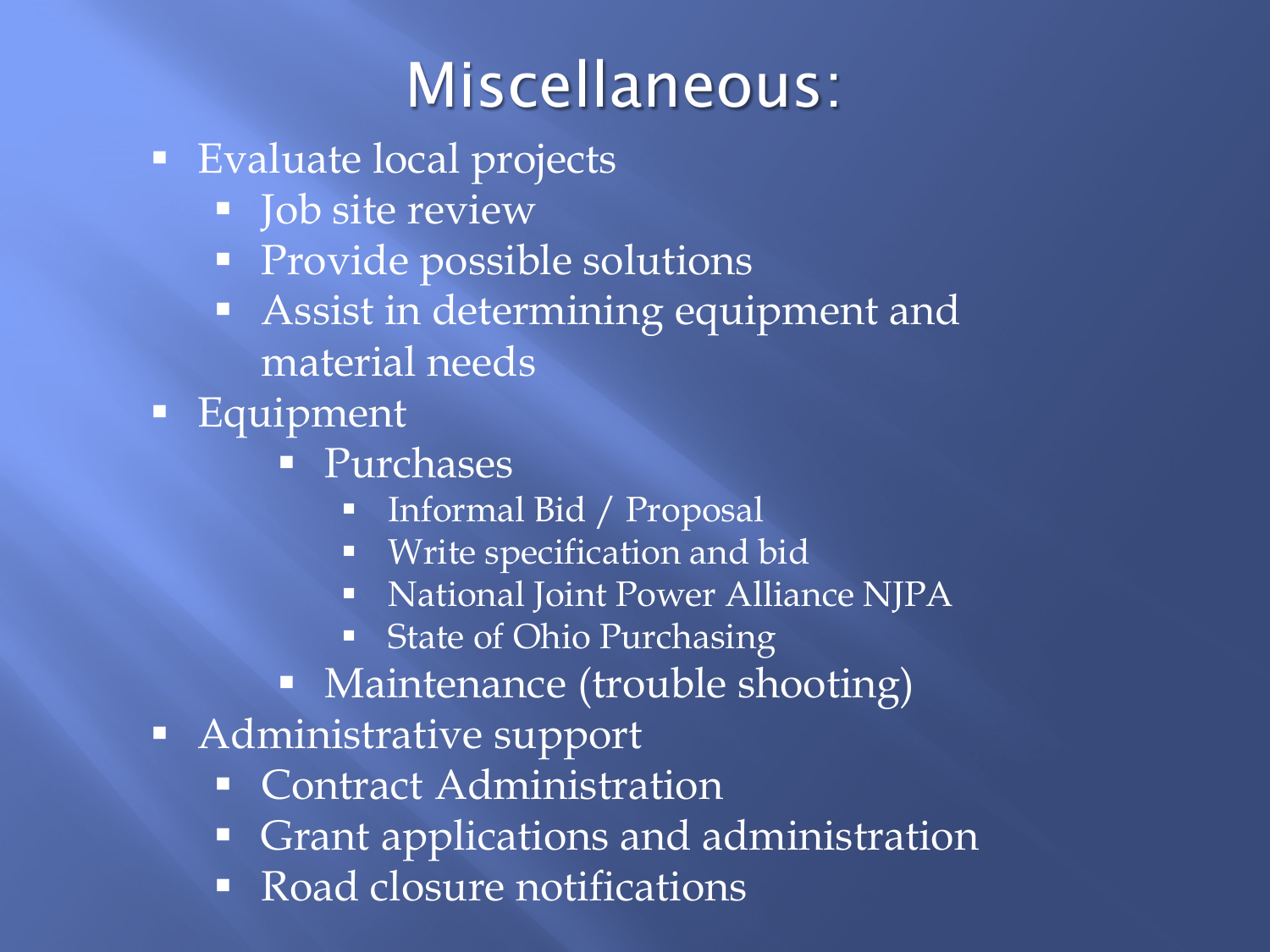#### Cost to Townships for Assistance:

• No charge to townships:

- **Engineering**
- **Survey**
- Force account estimates
- **Permits**
- **Pipe for cross-overs**
- Support (advice on projects & equipment)
- **Administrative support**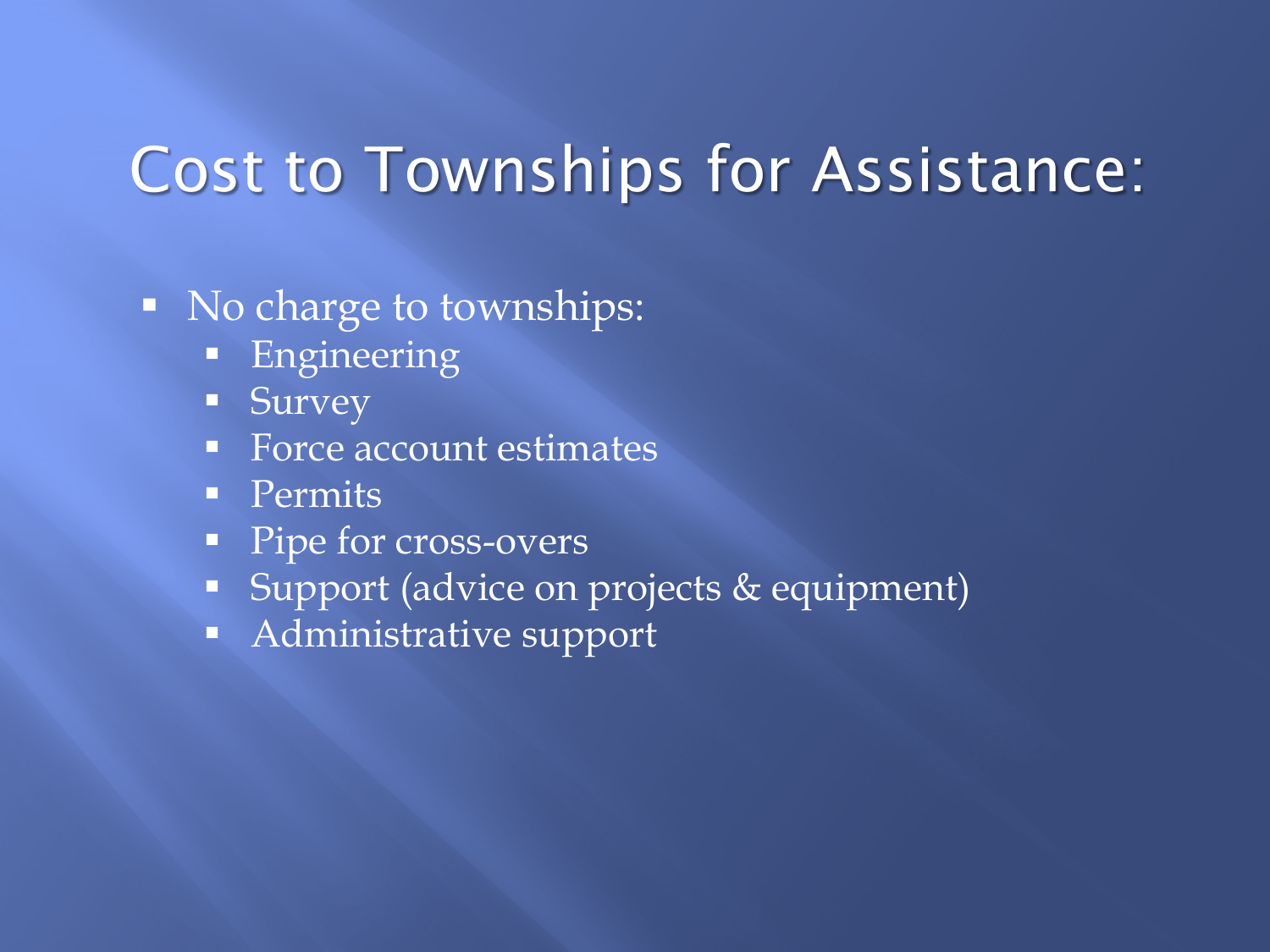#### Cost to Townships for Assistance:

• Charged back at county cost:

- **-** Jet Vac Services (Approximately \$175 / hour)
- **Material**
- Special projects (to be evaluated individually)
- **How county costs are determined** 
	- Labor actual employee per hour rate
	- **Material county purchase price**
	- Equipment county uses established FEMA rate